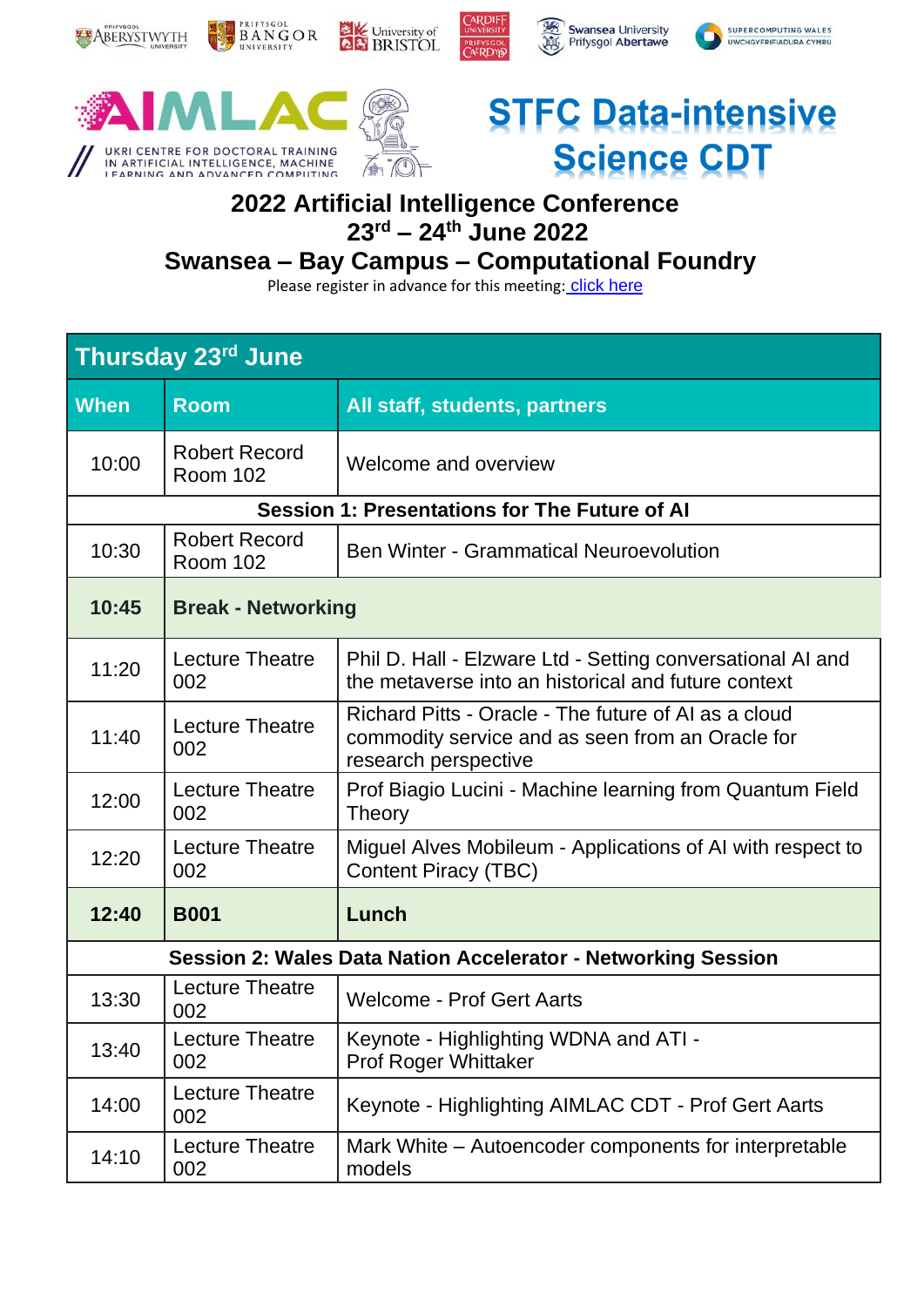

Swansea University

SUPERCOMPUTING WALES

o

PRIFYSCOL

# **2022 Artificial Intelligence Conference 23rd – 24th June 2022**

### **Swansea – Bay Campus – Computational Foundry**

| 14:20                                   | Lecture Theatre<br>002        | Networking – extending AI and data capabilities |  |  |
|-----------------------------------------|-------------------------------|-------------------------------------------------|--|--|
| 15:10                                   | <b>Break</b>                  |                                                 |  |  |
| 15:30                                   | Lecture Theatre<br>002        | Networking – extending AI and data capabilities |  |  |
| 16:30                                   | <b>Lecture Theatre</b><br>002 | <b>Close of day sessions</b>                    |  |  |
| For guest who are invited to the dinner |                               |                                                 |  |  |
| 18:30                                   | The Village Hotel             | <b>Arrival and Drinks</b>                       |  |  |
| 19:30                                   | The Village Hotel             | <b>Dinner</b>                                   |  |  |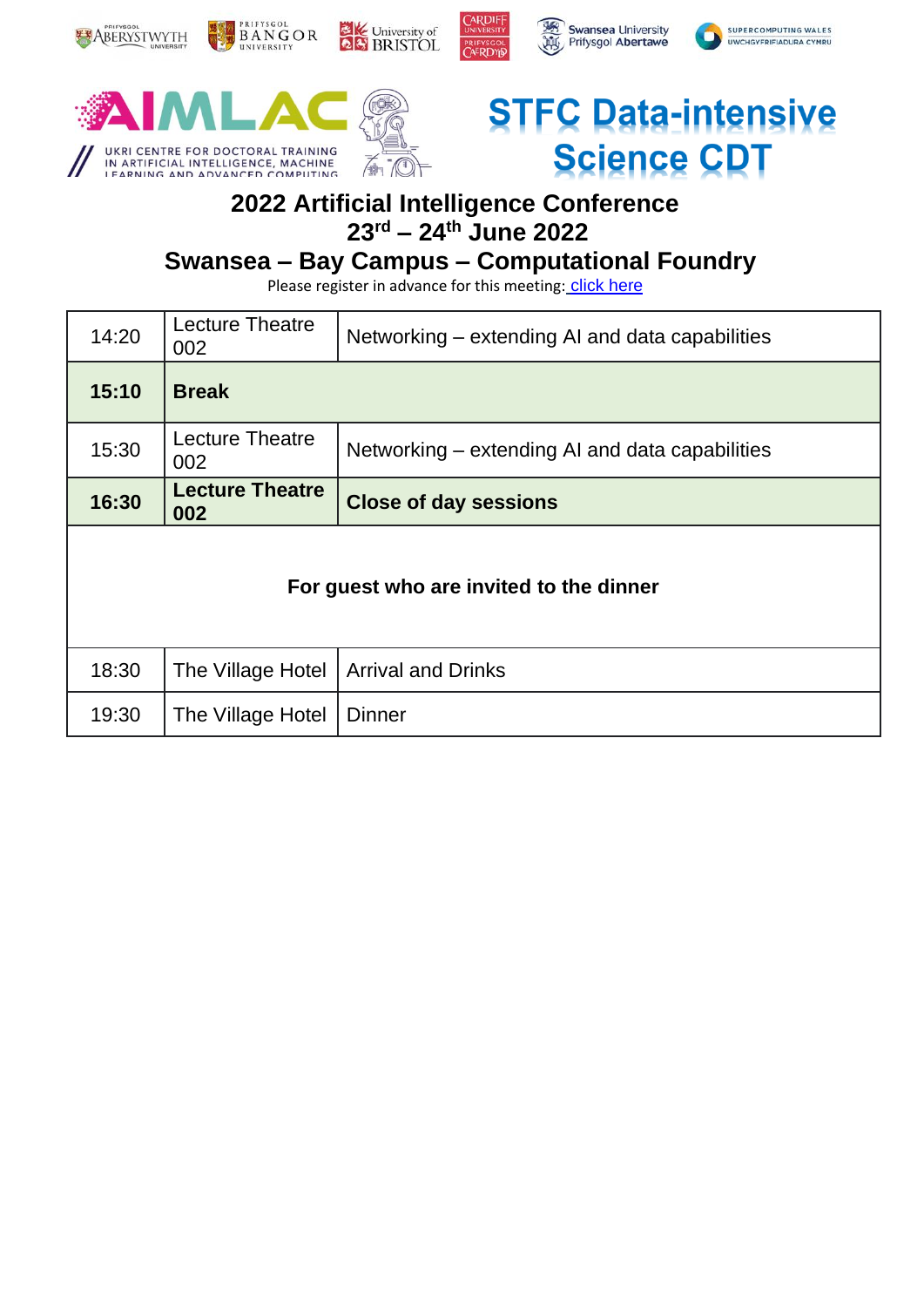





## **2022 Artificial Intelligence Conference 23rd – 24th June 2022**

# **Swansea – Bay Campus – Computational Foundry**

| Friday 24th June                                       |                                     |                                                                                               |  |  |
|--------------------------------------------------------|-------------------------------------|-----------------------------------------------------------------------------------------------|--|--|
| <b>When</b>                                            | <b>Room</b>                         | All staff, students, partners                                                                 |  |  |
| <b>Session 3: Presentations for Applications of Al</b> |                                     |                                                                                               |  |  |
| 9:30                                                   | <b>Lecture Theatre</b><br>002       | Prof Maurice van Putten - Sejong University - GWI<br>70817 and post-merger firefworks         |  |  |
| 9:50                                                   | <b>Lecture Theatre</b><br>002       | Mingyu Kim - Promedius - AI in Medical Imaging                                                |  |  |
| 10:10                                                  | <b>Lecture Theatre</b><br>002       | Sophie Sadler - Uncertainty in Social Media Popularity<br>Prediction                          |  |  |
| 10:30                                                  | <b>Lecture Theatre</b><br>002       | Kevin Parry - Data and AI at Dwr Cymru Welsh Water                                            |  |  |
| 10:50                                                  | <b>Break</b>                        |                                                                                               |  |  |
| 11:00                                                  | <b>Lecture Theatre</b><br>002       | Liam Betsworth - Amplyf - Using AI to solve complex &<br>meaningful problems at scale         |  |  |
| 11:20                                                  | <b>Lecture Theatre</b><br>002       | Hattie Stewart - Radio Image Segmentation with<br>Autoencoders                                |  |  |
| 11:40                                                  | <b>Lecture Theatre</b><br>002       | Jola Mirecka - STFC - cryo-EM data interpretation and<br>validation using Al                  |  |  |
| 12:00                                                  | <b>Lecture Theatre</b><br>002       | James Ronald Msonda - A Quasi-Transparent Graphical<br>Framework for EEG Signal Understanding |  |  |
| 12:20                                                  | <b>Robert Record</b><br><b>Room</b> | Lunch                                                                                         |  |  |
| <b>Session 4: Presentations for Impact of AI</b>       |                                     |                                                                                               |  |  |
| 13:40                                                  | <b>Lecture Theatre</b><br>002       | Zara Siddique - Measuring Cultural Perceptions of<br>Intersectional Identities in the News    |  |  |
| 14:00                                                  | <b>Lecture Theatre</b><br>002       | Tonicha Crook - A Computability Perspective on<br>(Verified) Machine Learning                 |  |  |
| 14:20                                                  | <b>Lecture Theatre</b><br>002       | Prof Simon Hands - Scientific Computing using DiRAC                                           |  |  |